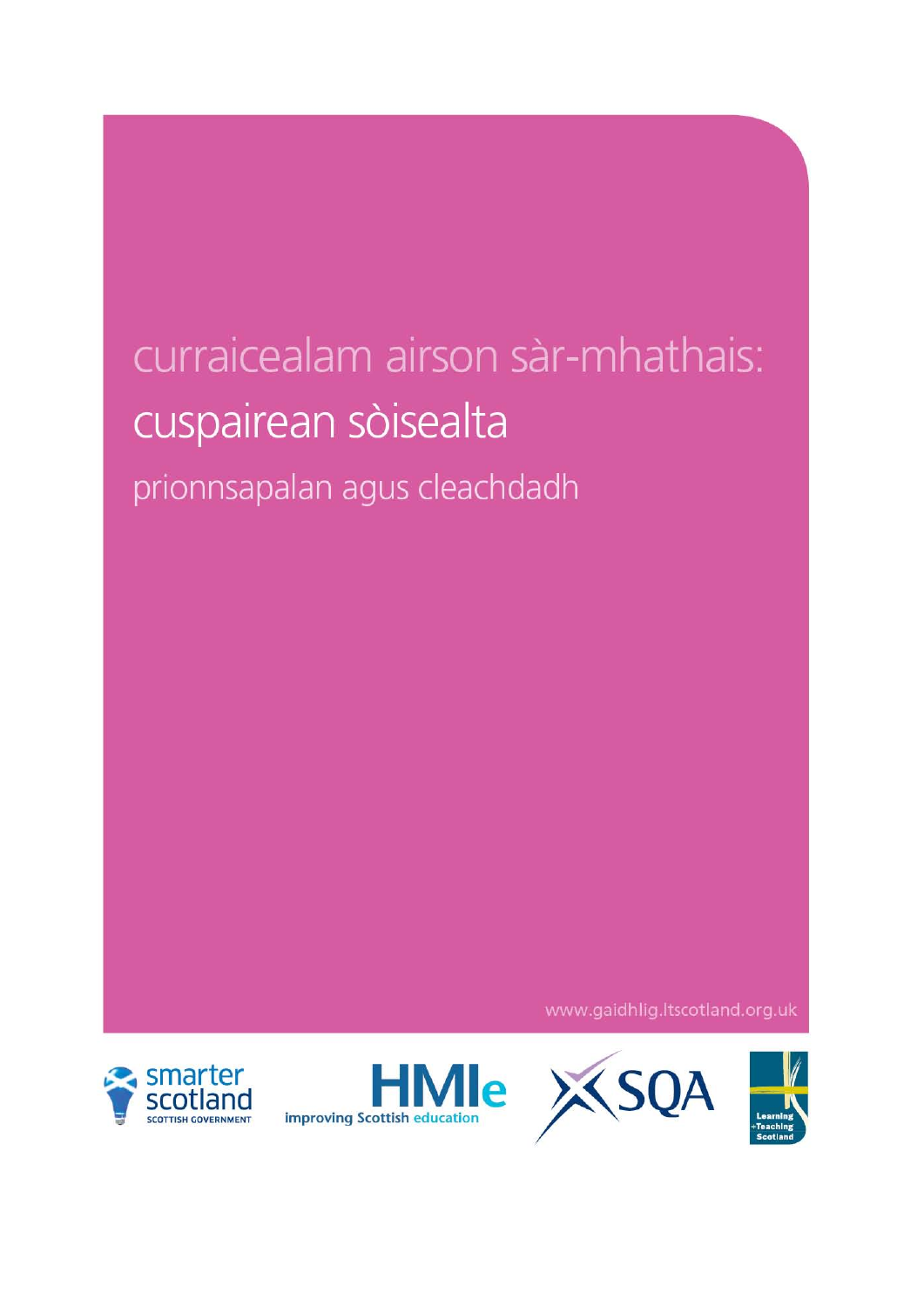# **Cuspairean sòisealta Prionnsapalan agus cleachdadh**

# **Dè na comasan a bheir ionnsachadh anns na cuspairean sòisealta do chlann agus do dhaoine òga?**

Tro chuspairean sòisealta, bidh clann agus daoine òga a' cur rin tuigse mun t-saoghal le bhith ag ionnsachadh mu dhaoine eile agus mum beachdan, aig diofar amannan agus ann an diofar àiteachan agus shuidheachaidhean. Tha iad cuideachd a' cur ri an tuigse air an àrainneachd agus mar a chaidh a cumadh. Nuair bhios iad a' fàs nas aosta, bidh eòlasan chloinne agus dhaoine òga a' leudachadh le bhith ag ionnsachadh mu nithean Albannach, Breatannach, Eòrpach is eile, ach a' cumail cuimse air na h-atharrachaidhean eachdraidheil, sòisealta, cruinn-eòlasach, eaconamach agus poilitigeach a tha air Alba a chumadh. Bidh clann agus daoine òga ag ionnsachadh mun adhartas a rinn daoine agus mar a nithear ciall de dh'atharrachaidhean ann am beatha an tsluaigh, de chòmhstrithean agus de chùisean a' buntainn ris an àrainneachd. Bheir seo cothrom dhaibh buaidh a bhith aca air nithean le bhith nan saoranaich fhiosrachail agus chùramach.

Bidh clann agus daoine òga, le bhith a' gabhail pàirt ann an cuspairean sòisealta:

- a' cur ri an tuigse air eachdraidh, dualchas agus cultar na h-Alba, agus a' cur luach air an dualchas ionadail agus nàiseanta anns an t-saoghal
- a' leudachadh an tuigse mun t-saoghal le bhith ag ionnnsachadh mu obair agus adhartas dhaonna san àm a dh'fhalbh agus san latha an-diugh
- a' cur rin tuigse mun deidhinn fhèin agus mu dhaoine eile
- a' cur ri an tuigse air prionnsapalan deamocrasaidh agus saoranachd tro bhith a' dèanamh breithneachadh air an ceann fhèin
- a' rannsachadh agus a' luachadh diofar sheòrsaichean fiosrachaidh agus fianais
- ag ionnsachadh mar a bhios iad a' lorg, a' rannsachadh agus a' dèanamh ceangal eadar amannan, daoine agus tachartasan ann an tìm agus àite
- ag ionnsachadh mar a bhios iad a' lorg, a' rannsachadh agus a' dèanamh ceangal eadar feartan agus àiteachan gu h-ionadail agus nas fhaide a-muigh
- a' dol an sàs ann an gnìomhan a bhios a' brosnachadh bheachdan iomairteach
- a' cur ri an tuigse air bun-bheachdan a bhios a' brosnachadh iomairt agus a' toirt buaidh air gnothachas
- a' stèidheachadh bhunaitean airson ionnsachadh fad-bheatha agus airson ionnsachadh is dhreuchdan san àm ri teachd.

# **Ciamar a tha eòlasan agus builean nan cuspairean sòisealta air an cur ri chèile?**

Tha eòlasan agus builean nan cuspairean sòisealta air an cur ri chèile fo thrì prìomh chinn:

- daoine, tachartasan agus coimhearsnachdan bho na làithean a dh'fhalbh
- daoine, àite agus àrainneachd
- daoine ann an coimhearsnachd, eaconamaidh agus gnothachas.

Tha na cinn seo a' gabhail a-steach gach cuspair sòisealta, agus a' gabhail a-steach choimhearsnachdan ionadail. Bidh luchd-teagaisg a' cleachdadh an fhrèam gus cothrom a thoirt do chlann agus do dhaoine òga air ionnsachadh eadar-chuspaireil, le bhith a' deànamh cheanglaichean thar agus eadar cuspairean. Cha chòir do luchd-teagaisg a bhith air am bacadh le na cinn agus is còir cothroman a bhith ann airson planadh air feadh a' churraicealaim airson ionnsachadh a thoirt air adhart mar a tha air innse gu h-ìosal. Cuidichidh na cinn le planadh còmhla airson prògraman ionnsachaidh co-leanailteach an taobh a-staigh agus eadar ionadan.

Tha an ceathramh ìre a' cur an cèill raon de eòlasan agus builean anns a bheil roghainn agus comas air doimhneachd, dùbhlan, tlachd agus pearsantachadh. Beachdaichidh sgoiltean is eile air ciamar a thairgeas agus a phlanas iad diofar mheasgachaidhean de na h-eòlasan agus builean mar bhunait airson ionnsachadh nas adhartaiche. Tha an ìre coileanaidh aig a' cheathramh ìre air a dealbhadh gus a bhith faisg air an ìre cocheangailte ri ìre 4 den SCQF.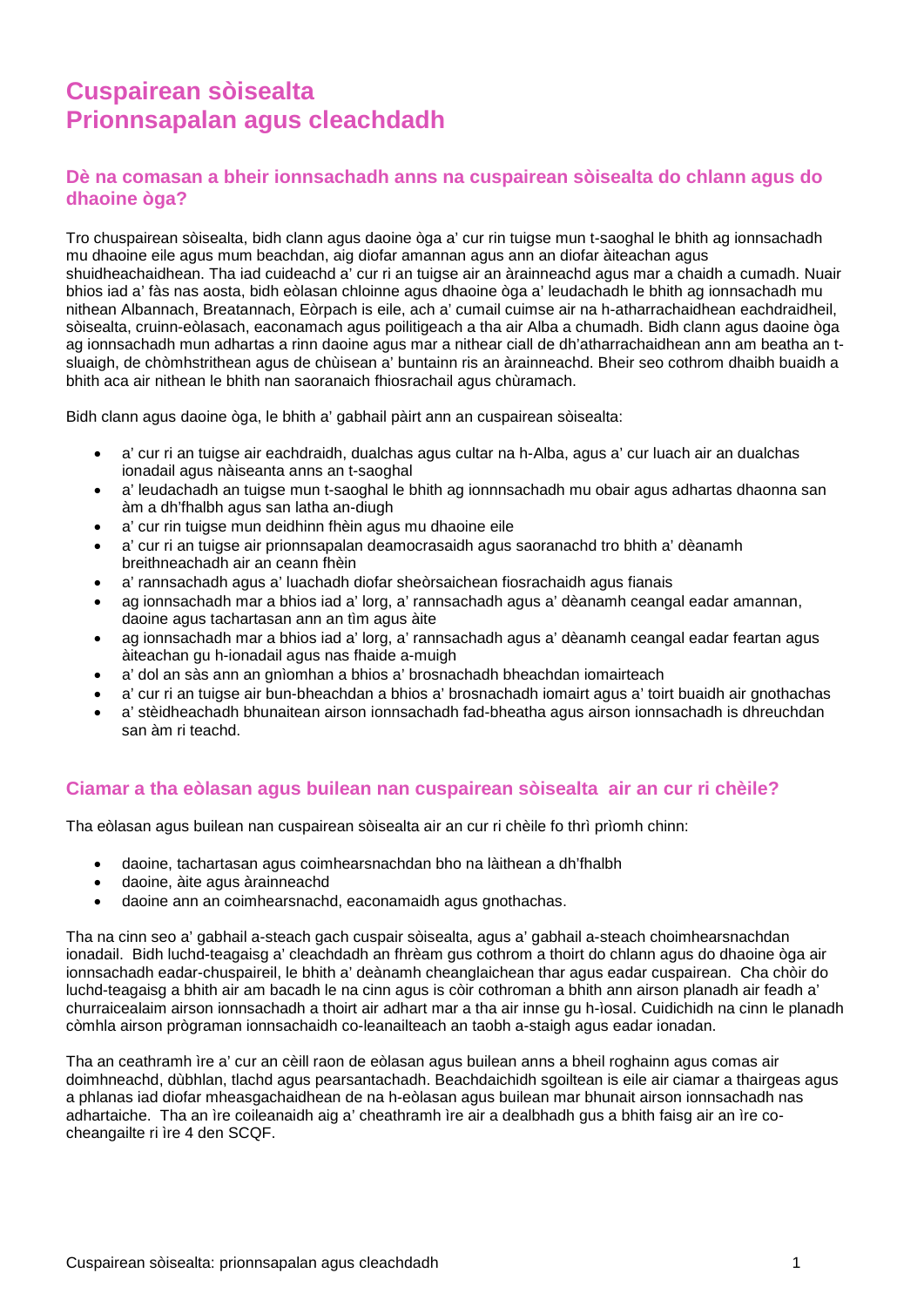# **Dè na dòighean ionnsachaidh agus teagaisg a dh'fhaodas mi a chleachdadh ann an cuspairean sòisealta?**

Ged a tha susbaint a' churraicealaim cudromach, chan urrainnear na h-amasan againn a choileanadh ach tro ionnsachadh agus teagasg aig ìre àrd. Tha eòlasan agus builean nan cuspairean sòisealta a' toirt taic do luchdobrach le planadh ghnìomhan ionnsachaidh agus teagaisg a tha dùbhlanach, tarraingeach agus tlachdmhor agus a' brosnachadh ùidh agus dealas chloinne agus dhaoine òga. Tha iad a' toirt cothrom air sùbailteachd agus roghainn do luchd-teagaisg agus luchd-ionnsachaidh a ghleidheas ùidh agus dealas.

Bidh ionnsachadh agus teagasg èifeachdach anns na cuspairean sòisealta a' tarraing air measgachadh de dhòighean-obrach, a' gabhail a-steach:

- ionnsachadh gnìomhach a tha a' toirt chothroman airson amharc, rannsachadh, feuchainn agus cluich
- co-theacsan agus eòlasan air a bheil clann agus daoine òga eòlach agus aig a bheil buntanas rim beatha
- cleachdadh teicneòlas freagarrach agus èifeachdach
- togail air prionnsapalan Measadh airson Ionnsachadh
- ionnsachadh co-obrachail agus neo-eisimeileach
- còmhradh agus deasbad fiosraichte
- eòlasan ionnsachaidh eadar-chuspaireil
- ionnsachadh a-muigh, turasan a-muigh, tadhal agus daoine a' tadhal air an sgoil.

## **Ciamar a tha sgilean air an leasachadh ann an cuspairean sòisealta?**

Tha leasachadh sgilean na phàirt cudromach de dh'ionnsachadh ann an cuspairean sòisealta agus tha na heòlasan agus builean a' toirt tòrr chothroman airson na sgilean sin a chur an gnìomh ann an co-theacsan ùra agus nas iomadh-fhillte. Tha abairtean mar 'sgrùdadh', 'rannsachadh', 'deasbad' agus 'taisbeanadh' air an cleachdadh tro na h-eòlasan agus builean air fad bho ìre thràth gun cheathramh ìre. Tha seo ag aithneachadh gu bheil luchd-ionnsachaidh aig gach ìre comasach air na sgilean sin a chleachdadh, aig ìre a tha freagarrach a rèir an adhartais. Tha am frèam a' dèanamh cinnteach gu bheil cuspairean sòisealta a' cruthachadh co-theacsa chudromach airson leasachadh sgilean litearrachd agus àireamhachd.

Mar a bhios clann agus daoine òga ag ionnsachadh anns na cuspairean sòisealta, bidh iad a' leasachadh raon de sgilean, leithid:

- amharc, mìneachadh agus clàradh
- dèanamh choimeasan airson tighinn gu co-dhùnaidhean iomchaidh
- rannsachadh agus measadh diofar sheòrsaichean stuthan agus fianais
- ceasnachadh agus sgilean fuasglaidh cheistean agus comas rudan a dhèanamh air an ceann fhèin
- obrachadh còmhla ri daoine eile agus a bhith mothachail mun deidhinn fhèin agus mu dhaoine eile
- obair rannsachaidh a phlanadh agus a mheasadh
- comas air breithneachadh tro lorg, sgrùdadh agus cleachdadh fiosrachaidh bho raon farsaing de àiteachan
- còmhradh agus deasbad fiosraichte
- leasachadh agus dìon bheachdan reusanta
- leasachadh agus cleachdadh mhapaichean ann an caochladh shuidheachaidhean
- leasachadh agus cleachdadh sgilean ann a bhith a' mìneachadh agus a' taisbeanadh fiosrachadh tro mheadhanan grafaigeach
- leasachadh agus cleachdadh sgilean ann am mìneachadh agus taisbeanadh dealbhach air fiosrachadh mothachadh air òrdugh thachartasan agus ùine
- sgilean taisbeanaidh labhairt, sgrìobhte, iomadh-mheadhanach.

Bidh luchd-teagaisg a' toirt taic do chlann agus do dhaoine òga fhad 's a bhios iad a' tighinn air adhart anns na sgilean sin, mean air mhean, le bhith gan cur an gnìomh ann an co-theacsan ùra agus nas iomadh-fhillte. Is còir coimhead air sgilean mar rudan a leanas agus cha chòir an 'stad' aig ìre shònraichte sam bith. Tha am breithneachadh proifeiseanta aig luchd-teagaisg cudromach ann a bhith a' dèanamh cinnteach gu bheil luchdionnsachaidh fa leth ag obair aig ìre dùbhlain a tha freagarrach dhaibh ann an toirt an sgilean air adhart.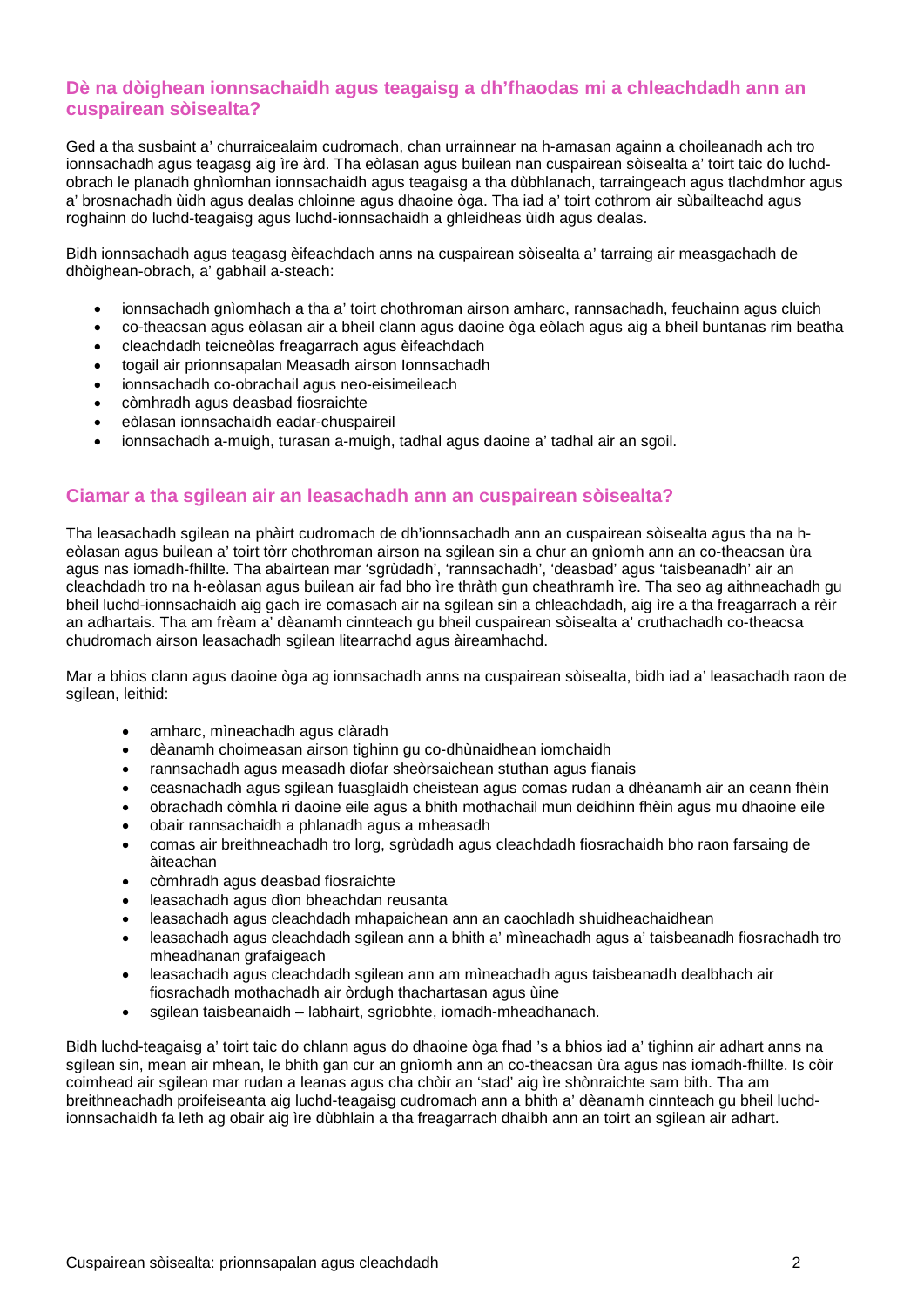## **Dè na feartan farsaing measaidh a tha ann an cuspairean sòisealta?**

Bidh measadh a' fòcasadh air fiosrachadh, tuigse agus sgilean ionnsachaidh chloinne agus dhaoine òga mu dhaoine, rudan a thachair roimhe, coimhearsnachd, àite, àrainneachd, eaconamas agus gnothachas.

Faodaidh luchd-teagaisg fianais a thional mar phàirt de ionnsachadh làitheil, fhad 's a bhios clann agus daoine òga a' mìneachadh is a' clàradh, a' rannsachadh is a' sgrùdadh stuthan, a' mìneachadh agus a' taisbeanadh fiosrachadh, a' labhairt is a' deasbad ri chèile agus ri inbhich, a' gabhail sgrùdadh os làimh agus a' taisbeanadh an smuaintean ann an cainnt, sgrìobhadh no an cruth iomadh-mheadhanach. Bidh gnìomhan measaidh sònraichte feumail ann am measadh adhartais. Bho na tràth bhliadhnaichean troimhe gu na h-ìrean as àirde, faodaidh clann agus daoine òga an adhartas a shealltainn tro an sgilean ann an cleachdadh diofar stuthan fianais, ann am measadh dè cho fìor agus earbsach 's a tha iad agus ann a bhith gan cur gu feum nam beatha agus nan obair làitheil. Bidh seo a' gabhail a-steach measadh cho math 's as urrainn do chlann agus daoine òga an eòlas agus an tuigse a chleachdadh gus fianais a sgrùdadh agus beachd fiosraichte a nochdadh, a' tighinn gu bhith comasach air argamaid a chumail a' dol. Faodaidh luchd-ionnsachaidh fianais air adhartas a shealltainn tro an comas ann an cur an eòlais agus an sgilean an cèill ann an co-theacsan a tha a' sìor fhàs iomadh-fhillte agus/no a tha ùr dhaibh, leithid ceistean àrainneachd, saoranachd, agus am mothachadh mun t-saoghal agus an mun àite aig Alba san t-saoghal.

Is còir do mheasadh sealltainn na h-ìre gun urrainn clann agus daoine òga na sgilean seo a chleachdadh nan ionnsachadh agus nam beatha làitheil agus a chum ullachadh airson saoghal na h-obrach. Mar eisimpleir:

- A bheil iad a' sealltainn gu bheil iad mothachail air cho cudromach 's a tha e a bhith a' gabhail pàirt ann am pròiseasan co-dhùnaidh?
- Dè cho deònach 's a tha iad air deasbad mu chùisean ionadail, nàiseanta is cruinneil?

Seallaidh clann agus daoine òga, tro dhèiligeadh ri bun-bheachdan, an adhartas ann an eòlas, tuigse agus sgilean le mar a bhios iad a' dèiligeadh ri rudan an lùib eaconamas, cruinn-eòlas, eachdraidh, poilitigs agus coimhearsnachd. Chithear adhartas:

- nan comas air tuigsinn iom-fhillteachd air a leithid sin de chùisean, le gliocas agus co-fhaireachdainn a tha a' sìor fhàs
- ann am beachdan a tha a' sìor fhàs ealanta
- ann an sgilean a tha a' cur taic riutha sin, a' tarraing gu cùramach air fianais is stòrasan
- ann an comas air an ionnsachadh a tharraing còmhla, gus doimhneachd an tuigse a shealltainn, mar eisimpleir mu eachdraidh na h-Alba.

Bu chòir do mheasadh a bhith a' ceangal ri roinnean eile den churraicealam, taobh a-staigh agus taobh a-muigh an t-seòmair-teagaisg, a' toirt cothrom do chlann agus do dhaoine òga am mothachadh air ceistean sòisealta a leasachadh, leithid seasmhachd agus iomairt, tro chuairtean a-muigh, tadhal air làraich dualchais ionadail agus nàiseanta, agus coinneamhan ri muinntir na coimhearsnachd.

## **Dè na ceanglaichean a tha ann eadar cuspairean sòisealta agus roinnean eile den churraicealam?**

Tha eòlasan agus builean nan cuspairean sòisealta a' brosnachadh cheanglaichean ri roinnean ionnsachaidh eile, gus eòlas nas doimhne, nas tlachdmhoire agus nas gnìomhaiche a chur fa chomhair luchd-ionnsachaidh.

Tha a bhith a' leasachadh saoranachd gnìomhach aig teis-meadhan ionnsachaidh ann an cuspairean sòisealta, mar a bhios clann agus daoine òga a' togail sgilean agus fiosrachadh a bhrosnaicheas agus a chuidicheas iad gus pàirt a ghabhail. Anns na cuspairean sòisealta, bidh luchd-obrach a' planadh chothroman do chlann agus do dhaoine òga pàirt a ghabhail nan coimhearsnachd ionadail agus san t-saoghal fharsaing, airson an cuideachadh ann am beachdachadh air, agus a' toirt air adhart, an dleastanas mar shaoranaich ghnìomhach agus fiosraichte.

Bidh an luchd-obrach uile a tha a' teagasg chuspairean sòisealta a' lorg chothroman gus eòlas agus sgilean ann an cuspairean sòisealta a thoirt air adhart agus a dhaingneachadh, an dà chuid a thaobh nan gnìomhan teagaisg fhèin agus tro bhith ag obair còmhla ri an co-obraichean, ann am planadh ionnsachadh eadar-chuspaireil agus ann an dealbhadh modh-obrach co-leanailteach airson leasachadh litearrachd, àireamhachd, saoranachd, comas cruthachaidh, iomairt agus seasmhachd.